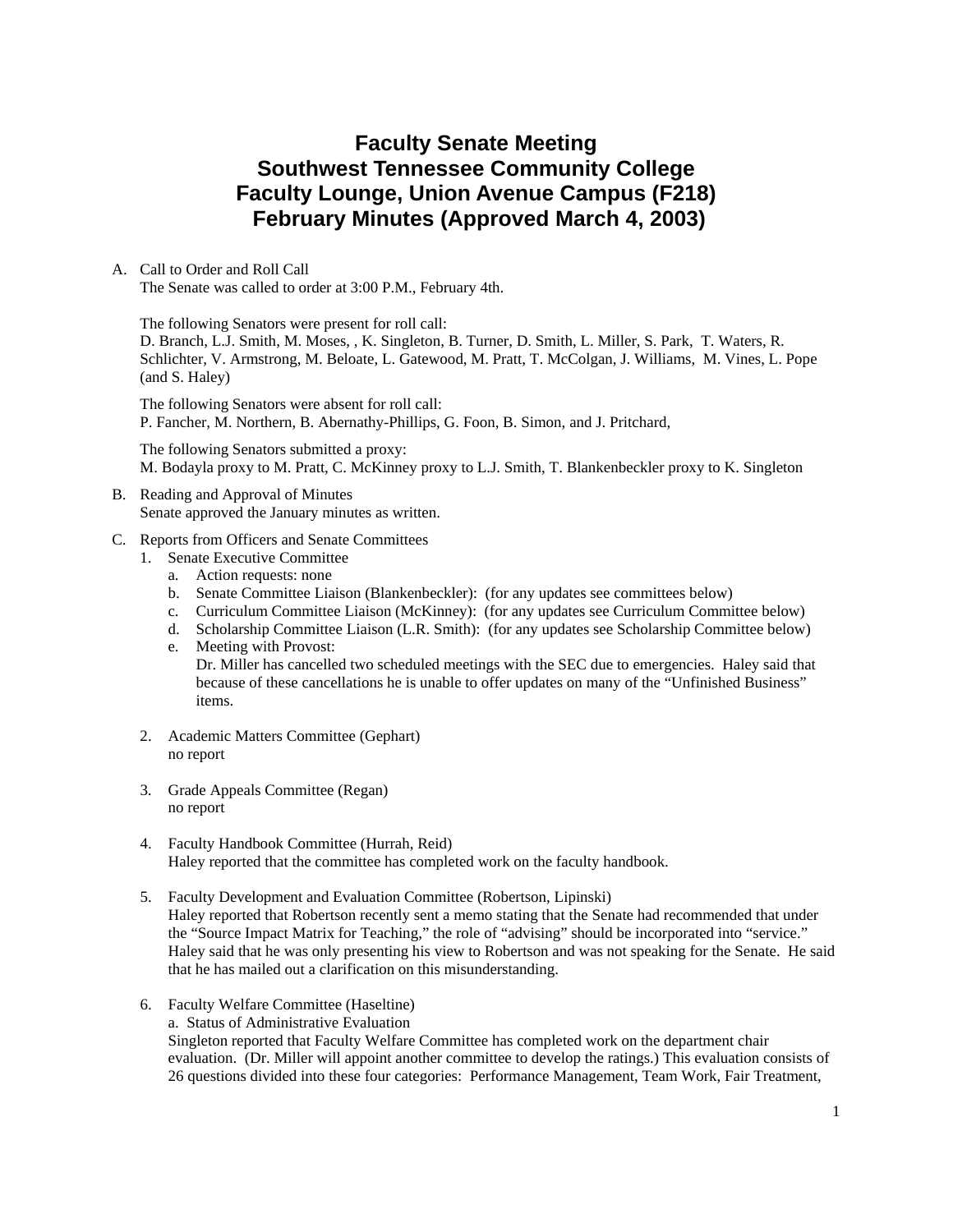and Student Service Management. The Senate voted to accept the report, and Haley will forward it to the Provost. [This report is posted at the Senate web site.]

b. Faculty Morale

For informational purposes only, the Senate received a very lengthy (three pages, small font) list of faculty complaints and reasons for low morale which the Faculty Welfare Committee compiled during the fall. Haley will submit this list to the Provost and the President. [This report is posted at the Senate web site.]

- 7. (ad hoc) Senate Scholarship Committee no report
- 8. Election Committee: Four Senators volunteered to serve on this committee. See "New Business" below.

The following are College Standing Committees with specific Senate Relationships:

- 9. Curriculum Committee (Summons) The report from this committee was tabled.
- 10. Promotion and Tenure Committee

Haley assumed that Dr. Essex has appointed faculty to this committee from the Promotion Tenure Pool that the Senate submitted in October. However, no one at the Senate meeting knew if the committee has selected a chair.

- 11. Readmission Appeals Committee (Germain, Carson) For informational purposes only, the Readmission Appeals Committee provided the Senate with a list of five recommendations for the Provost to consider. These recommendations include the following:
	- a. change the name to "Appeals" rather than "Appeal," and handle academic suspensions only
	- b. make catalog changes to correct the name of the committee and to state clearly what the student must do to appeal an academic suspension
	- c. provide a description of the "Procedures and Polices"
	- d. release of committee members from registration assignments in order for them to hear appeals
	- e. assign advisors to students at the campus where they attend classes
- D. Unfinished Business
	- 1. Faculty Senate Priorities for 2002 2003: posted at Senate Sharepoint Web Site Haley reported that recently he updated the priorities at the Sharepoint site. [http://internal.stcc.tn.edu/facsenate/ ].
	- 2. Status of Request for Department head Seminar to be Conducted by Mr. P. Thomas Haley reported that Mr. Thomas conducted a workshop about a month ago, but it was too broad in nature. Haley had wanted Mr. Thomas to hold a workshop that would specifically train department chairs to conduct the current faculty evaluation in a consistent, objective manner. However, Mr. Thomas did not address this. Haley called for a follow-up workshop for the department chairs, but at this time one has not been scheduled. Haley stated that he intends to contact Mr. Thomas again about this matter.

Haley asked if the Senate should push for faculty evaluations of administrators above the chair level. Singleton stressed the need for administrative accountability, perhaps in the form of a "climate survey." Schlichter asked if the Senate should not recommend that administrators evaluate one another from one level to another. Turner, Armstrong, and Waters suggested that the evaluation should be called a feedback process. Waters also recommended that such a feedback could address a department or area rather than the individual. Haley and the SEC will continue negotiate for some type of feedback process for administrative levels above the chairs.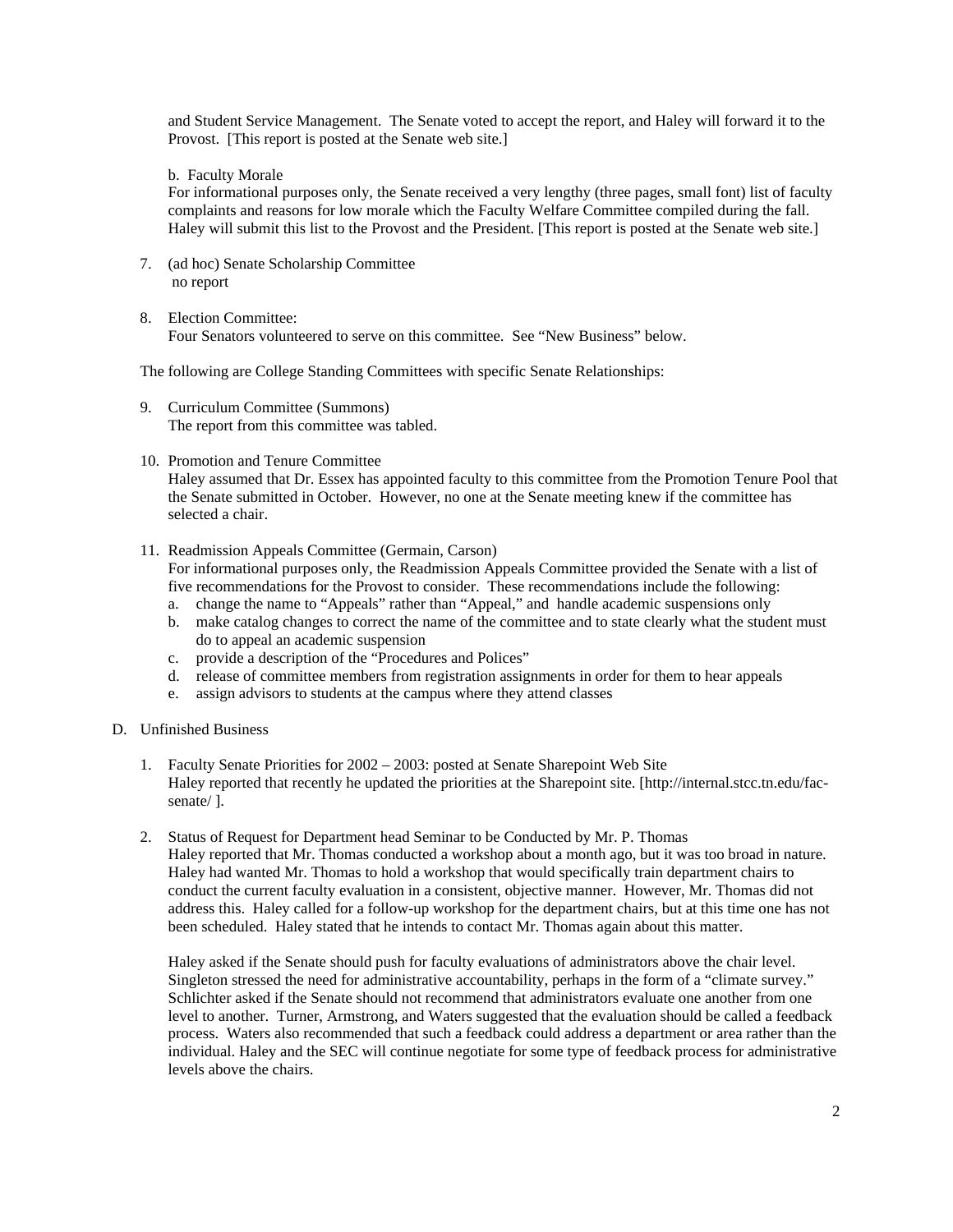- 3. Status of Non-Tenured Faculty in Engineering Technologies Now Under Review by Dr. Miller no report
- 4. Status of 12-Month Contracts Now Under Review by Dr. Miller for TBR no report
- 5. Status of ad hoc Budget (Fiscal) Oversight Committee

Haley said that, given the size of the reductions in state appropriations for Southwest, salary equity funding has little chance this year. In reply to Williams, Haley said that the committee members include S. Murrell, S. Chang, E. Barnard, S. Park, and himself. Singleton suggested that this committee should redirect its focus and work with the College-wide Budget Oversight Committee in determining how the college will deal with these fiscal reductions and in ensuring that effectiveness in the classroom is not undermined. Schlichter suggested that the committee could provide its own recommendations for budget cuts.

Haley **moved** that the Senate ask the President to appoint a Senate representative to any oversight committee that is charged with determining budget cuts. The motion passed unopposed.

- 6. Status of Compiling Faculty Concerns about New Faculty Evaluation Instrument no report
- 7. Status of Professor Emeritus, Faculty Emeritus

For informational purposes only, the Senate received a copy of the old Shelby State "Guidelines for Faculty and Professor Emeritus." Haley will submit these guidelines, along with some additions, to the Provost. In reply to Pratt, Haley said that one of his priorities is to develop guidelines for professor, faculty emeritus at Southwest this academic year.

- 8. Status of Plan to Unite Three Faculty Organizations to Push for Salary Equity Haley reported that the PASO organization still has not elected a president to represent the administrators. However, he said Mr. B. Youngson is the staff organization president. Although this matter remains in progress, Haley had hoped by now to have all three organizations united on the issue of salary equity funding. He conceded that, given the fiscal reductions, this is now a moot point.
- 9. Status of Recommendation to Compensate Program Coordinators no report [According to previous Senate minutes, Dr. Miller is supposed to have a recommendation on the issue of program coordinator compensation in the spring.]
- 10. Status of Compiling Department Guidelines for Selection of Summer Classes Haley requested that Senators make sure their respective departments have written guidelines for dispensing summer classes to the faculty.
- 11. Status of Action Request to Post Budget and Salary Equity Online A few months ago Dr. Essex agreed to post the budget and the salary equity study on his web site, but he has not done this yet.
- 12. Information about List of Low Productivity Programs Sent to TBR (programs listed, faculty input) no report

Haley mentioned that many of these programs are in Dean Toole's area.

13. Faculty Approval of Constitution: Voting Results

The faculty have not yet had an opportunity to vote on the Senate Constitution because Dr. Miller and Dr. Essex would like to offer some recommendations of their own. However, since the last two scheduled SEC meetings with Dr. Miller were cancelled, Haley could not provide the Senate with anything specific. Haley said that he would try to arrange another meeting with Dr. Miller later in February. To this, Singleton requested that he set this meeting in advance of the next Senate meeting. Haley will discuss their recommendations at the March Senate meeting.

- E. New Business
	- 1. Appointment of Election Committee

Since the changes in the Senate Constitution have not yet been approved by the faculty, the spring Senate elections will be held as prescribed by the current Constitution. L.J. Smith reviewed the election processes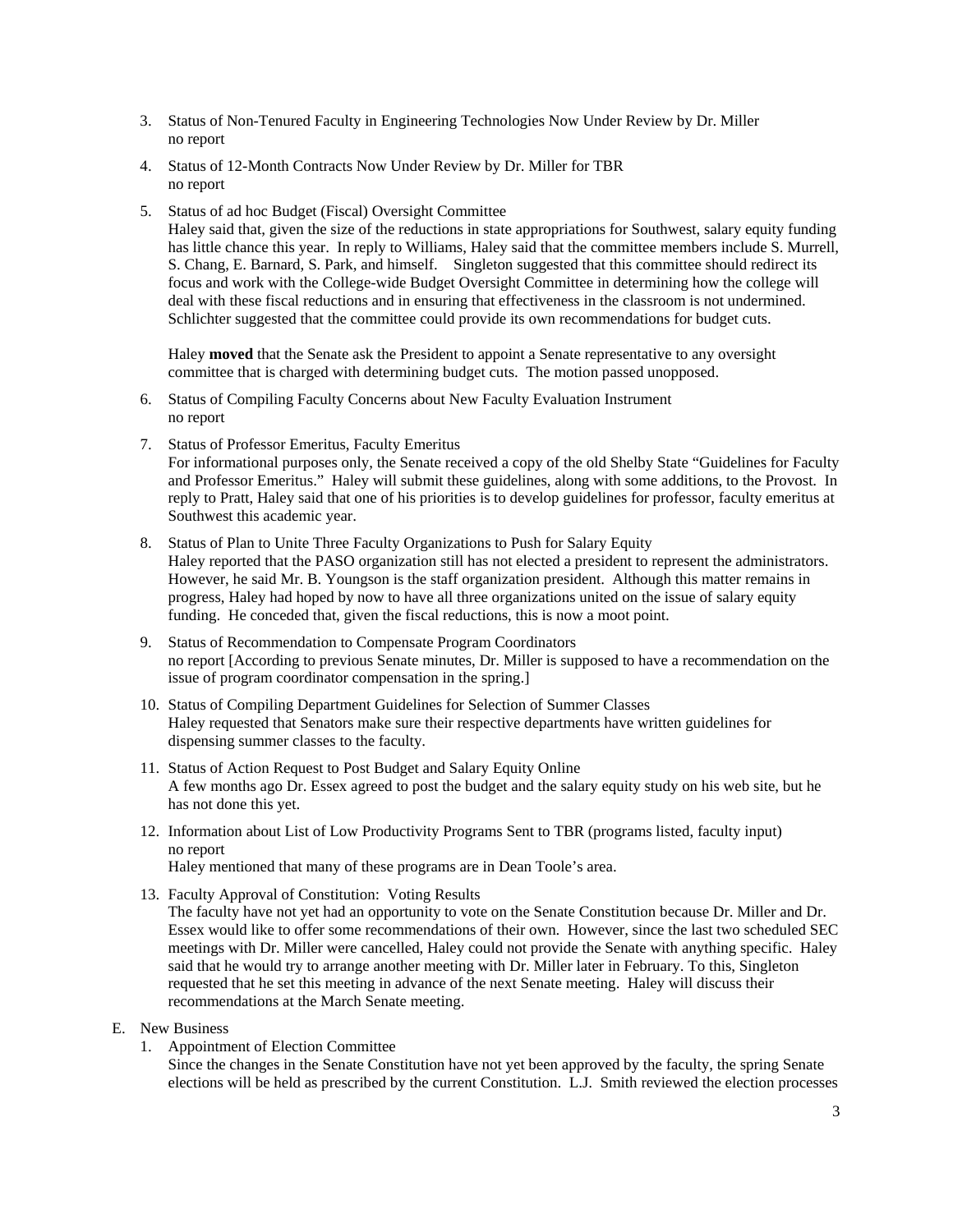that will take place this semester, and she said that she has talked with Ms. L. Henriksen about arranging the elections online. She said that, as Vice-President, she would chair the committees that will oversee both the Senate divisional and the presidential elections in March [the election committee and SEC respectively]. She pointed out that the Election Committee should be comprised of four Senators who are in their first-year of service. The following four Senators volunteered to serve on this committee: M. Beloate, R. Schlichter, L. Miller, and J. Pritchard. Singleton pointed out that when she chaired the election committee last year, those departments that were supposed to submit a divisional candidate and elect a departmental Senator, in some cases, did not understand this. She told the Senators to be sure to make it especially clear to their respective departments that all departments should submit the names of divisional candidates to the Election Committee and only some departments should elect a departmental Senator. Haley then referred the Senators to the roll sheet in order to identify those Senators who were rotating off the Senate.

- 2. Bi-annual Vote of Confidence / No Confidence in Administration Since Pritchard was not at the meeting, this item of business which he had requested at the Senate meeting in January was tabled until the March meeting.
- 3. Cell Phone Use in the Classroom: Policy Needed Haley pointed out that the TBR attorneys have requested that Southwest faculty develop a policy about regulating cell phone use in the classroom.

In response, Williams moved that "It is up to each department to establish a cell phone policy and have it clearly stated on all departmental course syllabi."

However, in a recent and somewhat complex, convoluted incident at Macon Cove, Park explained that the Affirmative Action Officer became involved and backed the student. In response to Schlichter, the majority of the Senators indicated they had a cell phone policy in their syllabi. He then wondered if the Senate could take this information and develop a standard policy. Haley asked why each department could not develop its own policy. D. Smith pointed out that he would not want students missing emergency calls. L.J. Smith said that more information on this issue is required. Agreeing with this, Branch said that the Senate should not make policies that Affirmative Action can override. In response to his suggestion, the Senate tabled Williams' motion until more information is available.

Haley will discuss this matter with Dr. Miller for further clarification.

#### Other Business

1. TBR Faculty Sub-Council Report

L.J. Smith reported that the January TBR Sub-Council meeting was brief and poorly attended because of snow in Nashville. However, the sub-council conducted business, and she submitted the following report to the Senate: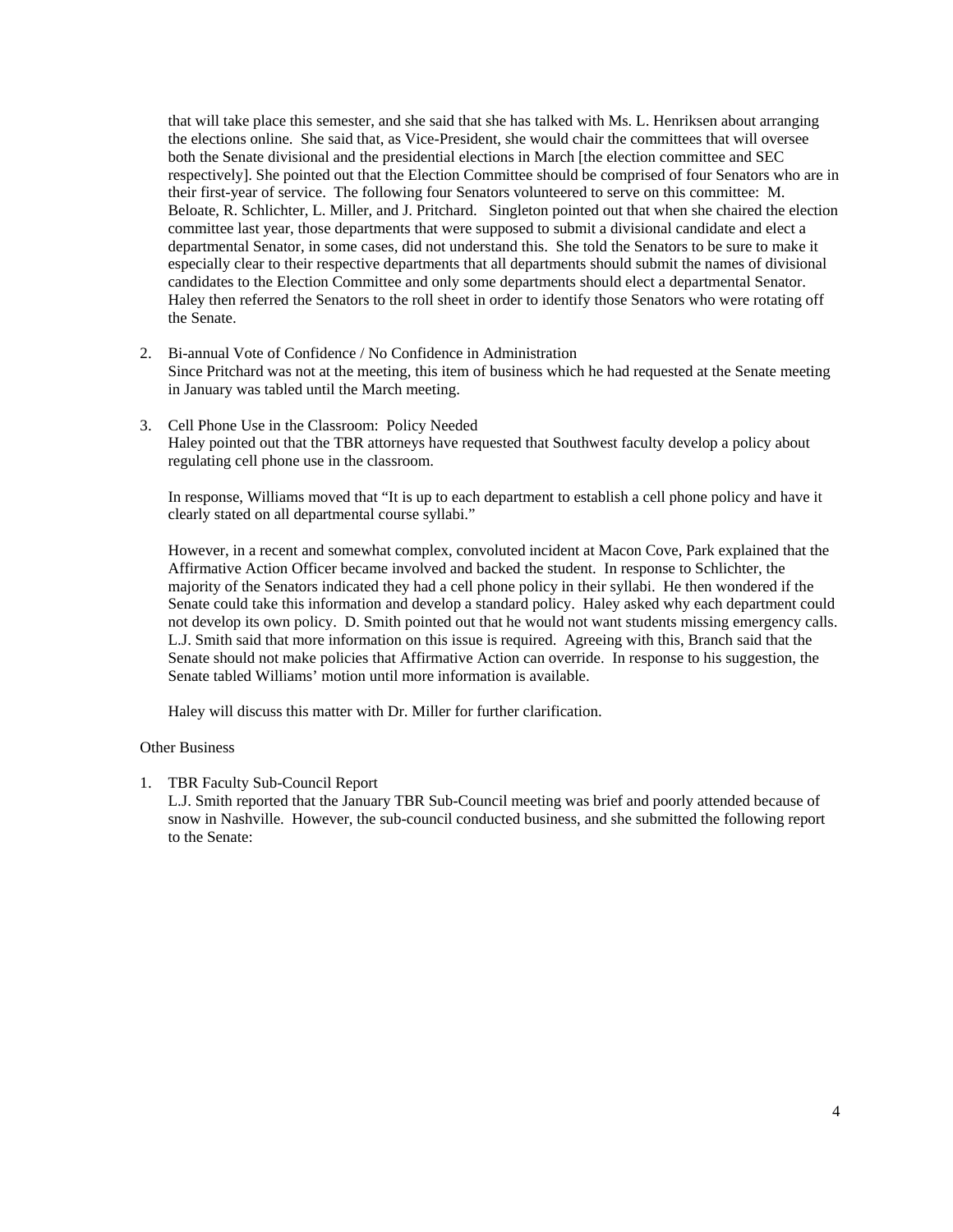## **TBR Sub-Council Report**

**Friday – January 24, 2003**

- Approved Guidelines Form for New Degree Proposals …
- No provisions will be made to provide health insurance for Part-Time Faculty ...
- State will provide Long Term Care Plan for employees coverage is guaranteed. Spouse, parents, children and in-laws may be covered but not guaranteed …
- Overload Pay Committee has not convened because Dr. Clark has been occupied with the General Education Core Curriculum. He hopes to begin work next month.
- Promotion and Tenure Task Force has broken into Community College and University Task Forces …
- Post-Retirement Service Program Business Officer decided to delay participation. draft is being created – input appreciated …
- Non-Resident Fee for Online Instruction not a viable option because one would need to lower the out-of-state fee or raise the in-state fee... There is opposition to increasing the instate fee.
- Nominating Committee of the Sub-Council will prepare a slate of offices to be presented at the next meeting. The next meeting is scheduled for April 2003.
- 2. Parking Complaints

In regard to the numerous parking complaints cited on the Faculty Welfare Committee list, there was considerable discussion in the Senate concerning the lack of available parking for the Macon Cove faculty in the lots near the trailers. D. Smith and several Senators cited the lack of enforcement/ticketing as a problem, and Haley indicated that he would point this out to Captain Brown. Also, Haley will discuss these parking concerns with Dr. Miller.

## 3. E-mail Problems with LDA Submissions

Turner cautioned the Senate that the email link posted at the LDA web site, [http://webfor.stcc.tn.edu/fac](http://webfor.stcc.tn.edu/fac-bin/tsrvweb.exe)[bin/tsrvweb.exe,](http://webfor.stcc.tn.edu/fac-bin/tsrvweb.exe) does not always transfer the email LDA attendance data report through to the recipient, ida@southwest.tn.edu. He suggested that the faculty should check the "sent" box as a precaution.

### F. Adjournment

The Senate moved to adjourn at 4:09 P.M. The next Senate meeting will be March 4th, in the Hospitality Room at the Macon Cove Campus.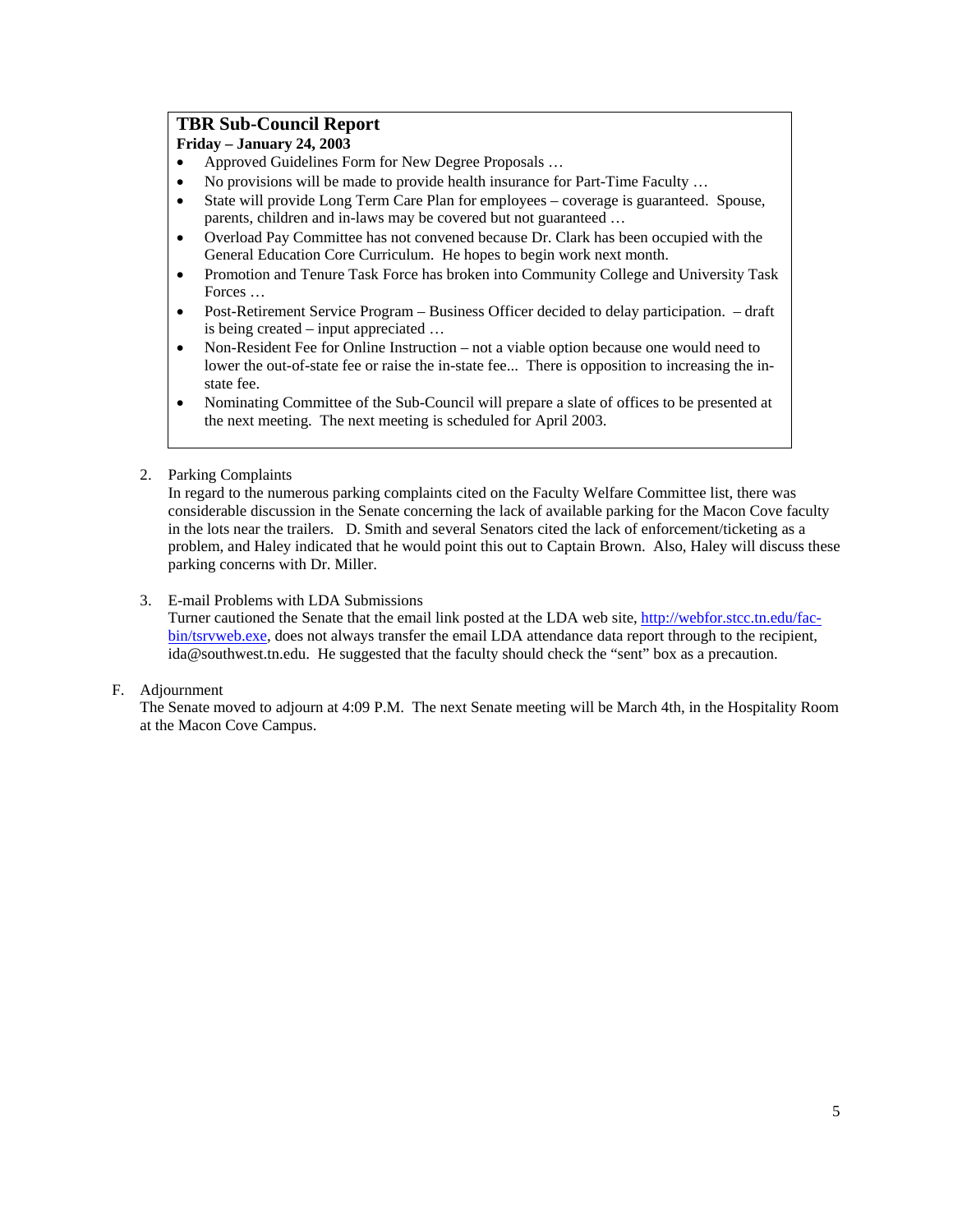# STCC Senators and Senate Committees

## March Roll Sheet

#### **2002-2003 Senate**

|  | President: Steve Haley | shaley | 5635 |
|--|------------------------|--------|------|
|--|------------------------|--------|------|

## **Division Senators of Liberal Studies and Education - Five Seats.** Roll

(Developmental Studies, Education, Fine Arts/Language and Literature, Social and Behavioral Science/Criminal Justice)

| Mary Ann Bodayla (1yr)  | mbodayla  | Social Behav. Sci./Crim. Just. | 5197 |  |
|-------------------------|-----------|--------------------------------|------|--|
| Doug Branch (1yr)       | dbranch   | Fine Arts/Lang. and Lit.       | 4483 |  |
| Lilliette Smith $(1yr)$ | lismith   | Social Behav. Sci./Crim. Just. | 4125 |  |
| Clark McKinney(2yrs)    | cmckinney | Social Behav. Sci./Crim. Just. | 4574 |  |
| Mark Moses(2yrs)        | mmoses    | Developmental Studies          | 4434 |  |

#### **Division Senators of Business, Career Studies and Technology - Five Seats.**

(Accountacy/Office Adm./Career Studies, Business Adm. and Paralegal Studies, Information Tech/Graphic Arts/Geog. Info. Sys., Engineering Tech., Industrial and Environ. Tech.)

| Patsy Fancher (1yr)              | pfancher          | Information Tech., Graph. Arts. | 4141 |  |
|----------------------------------|-------------------|---------------------------------|------|--|
| Kathy Singleton (1yr)            | ksingleton        | Information Tech., Graph. Arts  | 4415 |  |
| Mike Northern $(1yr)$            | mnorthern         | Engineering Tech.               | 4286 |  |
| Bettie Abernathy-Phillips (2yrs) | <b>baphillips</b> | Business Adm. & Paralegal Stu   | 4691 |  |
| Todd Blankenbeckler (2yrs)       | tblankenbeck      | Information Tech., Graph. Arts  | 4677 |  |

#### **Division Senators of Math, Natural Sciences, & Health Sciences - Four Seats.**

(Nursing, Mathematics, Natural Sciences, Allied Health)

| Bill Turner $(1yr)$ | wturner        | <b>Mathematics</b>      | 6023 |  |
|---------------------|----------------|-------------------------|------|--|
| Doug Smith $(1yr)$  | dsmith         | Natural Sciences        | 4128 |  |
| Gerald Foon (2yrs)  | gfoon          | Allied Health           | 5412 |  |
| Lynda Miller (2yrs) | <i>lmiller</i> | <b>Natural Sciences</b> | 4447 |  |

# **Departments by Division:**

**Division: Business, Career Studies & Tech. Departments:** 

- **a. Accountancy, Office Admin. & Career Studies**
- **b. Administration & Paralegal Studies**
- **c. Info. Tech. & Graphic Arts Tech.**
- **d. Engineering Technologies**

```
e. Indus & Environ Technologies
```

| Sheridan Park (1yr)   | spark       | Accountancy/ Office Adm.        | 4682 |  |
|-----------------------|-------------|---------------------------------|------|--|
| Twyla Waters (1yr)    | twaters     | Business Adm. and Paralegal St. | 4596 |  |
| Roger Schlichter(2yr) | rschlichter | Information Tech./Graphic Arts  | 4144 |  |
| Bill Simon (1yr)      | wsimon      | Engineering Tech.               | 4163 |  |
| Vicki Armstrong (1yr) | varmstrong  | Industrial and Environ. Tech.   | 4293 |  |

## **Division: Liberal Studies & Education Departments:**

**a. Developmental Studies** 

- **b. Fine Arts, Languages, and Literature**
- **c. Education**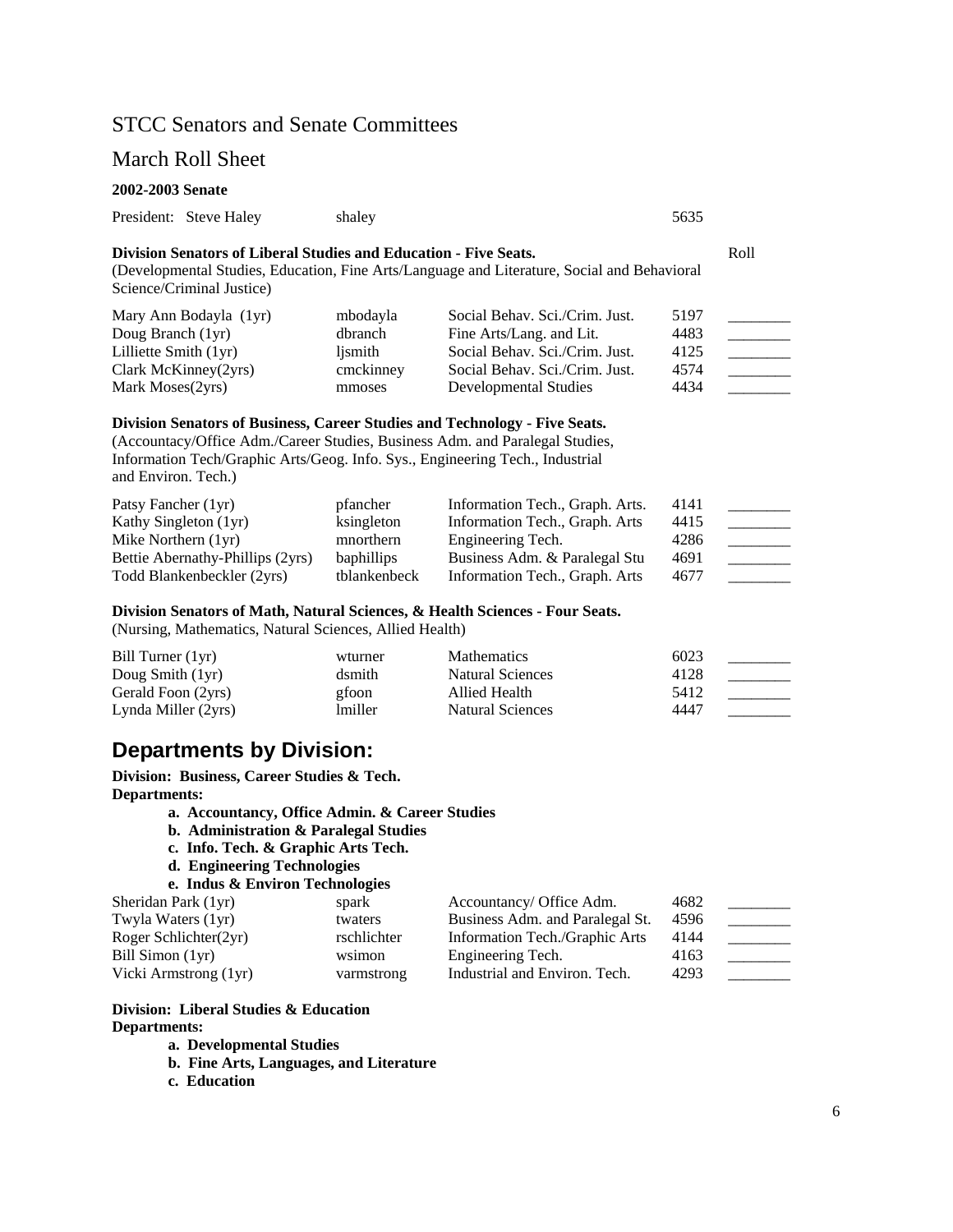| d. Social & Behavioral Science/ Criminal Justice                   |            |                                   |      |  |  |
|--------------------------------------------------------------------|------------|-----------------------------------|------|--|--|
| Mickey Beloate (2yr)                                               | mbeloate   | Developmental Studies             | 6015 |  |  |
| John Pritchard (2yr)                                               | jpritchard | Fine Arts/Language and Literature | 5645 |  |  |
| Lafayette Gatewood (2yr)                                           | lgatewood  | Education.                        | 5147 |  |  |
| Mary Pratt (2yr)                                                   | mpratt     | Social Behav. Sci./Crim. Just     | 6056 |  |  |
| Division: Math, Natural Sciences & Health Sciences<br>Departments: |            |                                   |      |  |  |
| a. Mathematics                                                     |            |                                   |      |  |  |
| <b>b.</b> Natural Sciences                                         |            |                                   |      |  |  |
| c. Nursing                                                         |            |                                   |      |  |  |
| d. Allied Health                                                   |            |                                   |      |  |  |
| Tamara McColgan (1yr)                                              | tmccolgan  | <b>Mathematics</b>                | 5530 |  |  |
| Jim Williams (1yr)                                                 | jiwilliams | <b>Natural Sciences</b>           | 5978 |  |  |
| Mary Vines (1yr)                                                   | mvines     | Nursing                           | 5549 |  |  |
| Linda Pope (2yr)                                                   | lpope      | <b>Allied Health</b>              | 5056 |  |  |

Senators are exempt from serving on other standing committees.

# **Faculty Senate Committees for 2002-2003**

**ACADEMIC MATTERS:** Lynn Huggins, Ron Gephart (**Chair**), Clarence Christian, Janice Van Dyke, Lynn Spivey, Carolyn Brown, Pam Trim, Marguerite Jackson Jones; Liz Lawrence;

**GRADE APPEALS:** Louis Moses, Deborah Barton, Melvin Tuggle, Loretta Regan (**Chair**), Carol Gazik, \*\_\_\_\_\_, Clementee Whaley; (Jody Couch has resigned from this committee, but her replacement has not been named.)

**FACULTY HANDBOOK:** Lydia Linebarger, Roma Magtoto, Mark Moses, Cy Pipkin, Loretta McBride, Marty Hurrah (**Chair**), Thelma Harris, Brenda Smith, (Ed Reid, ex officio);

**FACULTY DEVELOPMENT AND EVALUATION:** Linda Lipinski (**Assist. Chair**), Georgia Whaley, Darius Wilson, Jane Santi, Vicki Robertson (**Chair**), Mary Pratt, Thurston Shrader, Janice Van Dyke, Donna Toole, Homer Ray, Evelyn Little;

**FACULTY WELFARE:** Indiren Pillay, Fonda Fracchia, Clair Berry, Malinda Wade, John Friedlander, Cecil Coone, Robert Prytula, Dave Darnall, Yvonne Jones, Eddie Jones, Dwight Campbell, Deborah Haseltine (**Chair**), Frankie Harris, Phyllis Cox, Charles Pender, D. Wright;

### **(AD HOC) SENATE SCHOLARSHIP COMMITTEE :**

**ELECTION COMMITTEE:** L.J. Smith (chair), M. Beloate, R. Schlichter, L. Miller, and J. Pritchard

### **The following are College Standing Committees with specific Senate Relationships: (See Constitution.)**

#### **CURRICULUM COMMITTEE:**

Clark McKinney is the Senate liaison to this committee.

#### **PROMOTION AND TENURE COMMITTEE:**

**READMISSION APPEALS:** Darius Wilson, Pat Foley, Asmelash Ogbasion, Joe Carson (**Assist. Chair**), Kathy Germain (**Chair**), Brenda Phillips;